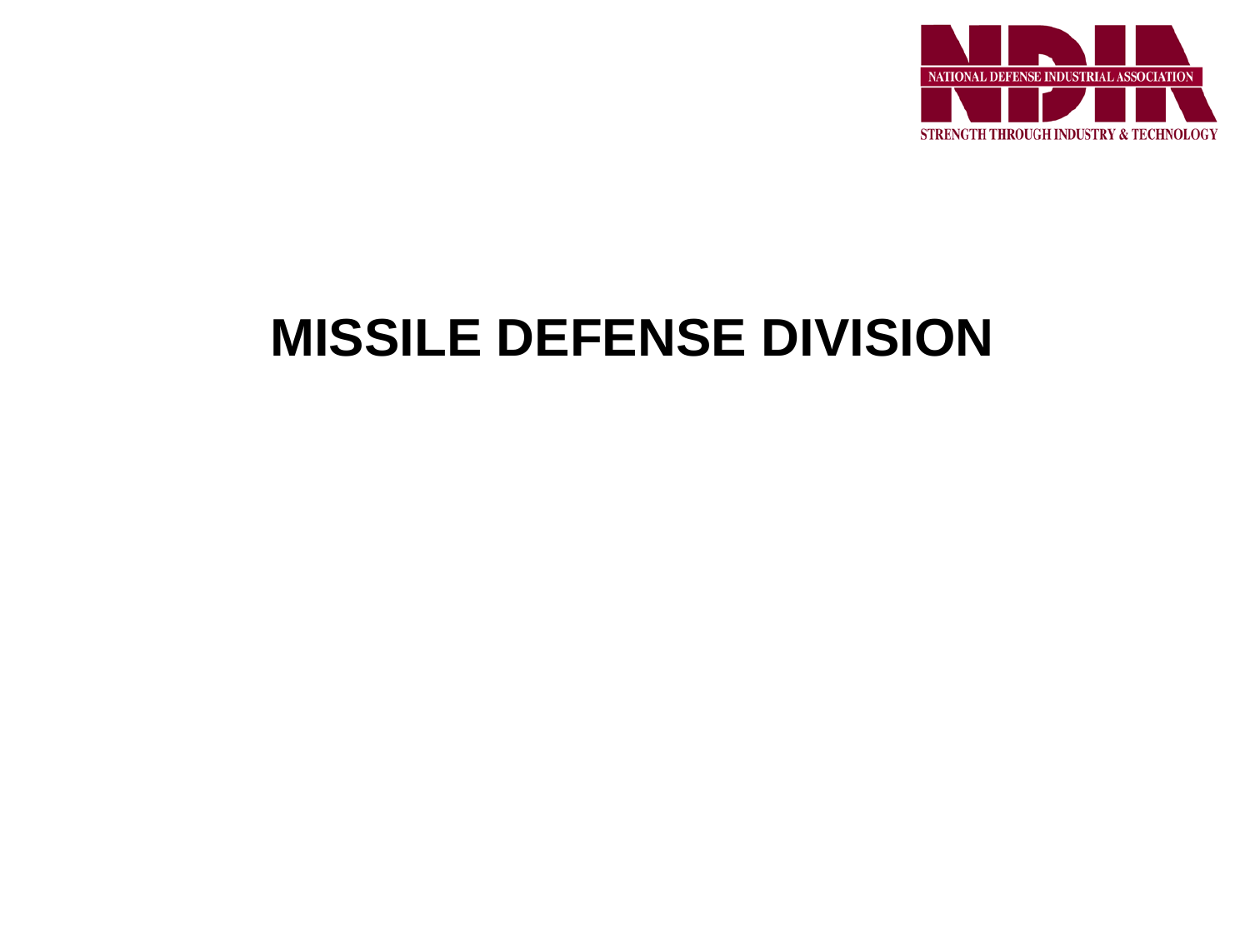



# **MISSILE DEFENSE DIVISION**

### • **MISSION & PURPOSE**

- **Industry view on government policies, practices, needs and problems pertaining to missile defense**
- **Foster mutual understanding and effective working relationships between the Defense Department, the military departments and industry**
- **Identifies and helps resolve missile defense issues and matters of common interest to both government and industry**
- **Provides a means for dialogue on all missile defense matters relating to the planning, programming, acquisition, deployment and prospective legislation**

## • **ORGANIZATION**

- **The Missile Defense Industry Group (MDIG) provides a bi-weekly exchange of information between government representatives, NDIA corporate members, consultants and others** 
	- **Assists in maintaining a high level of awareness in the planning, budgeting and execution of major U.S. missile defense programs**
- **The division's subcommittees organize ad hoc activities and respond to missile defense issues of national interest**
- **The division's executive committee conducts quarterly meetings at which senior missile defense leaders offer presentations on current topics**
	- **Jan. 2015 – RDML Jessie Wilson – JIAMDO Overview/Update**